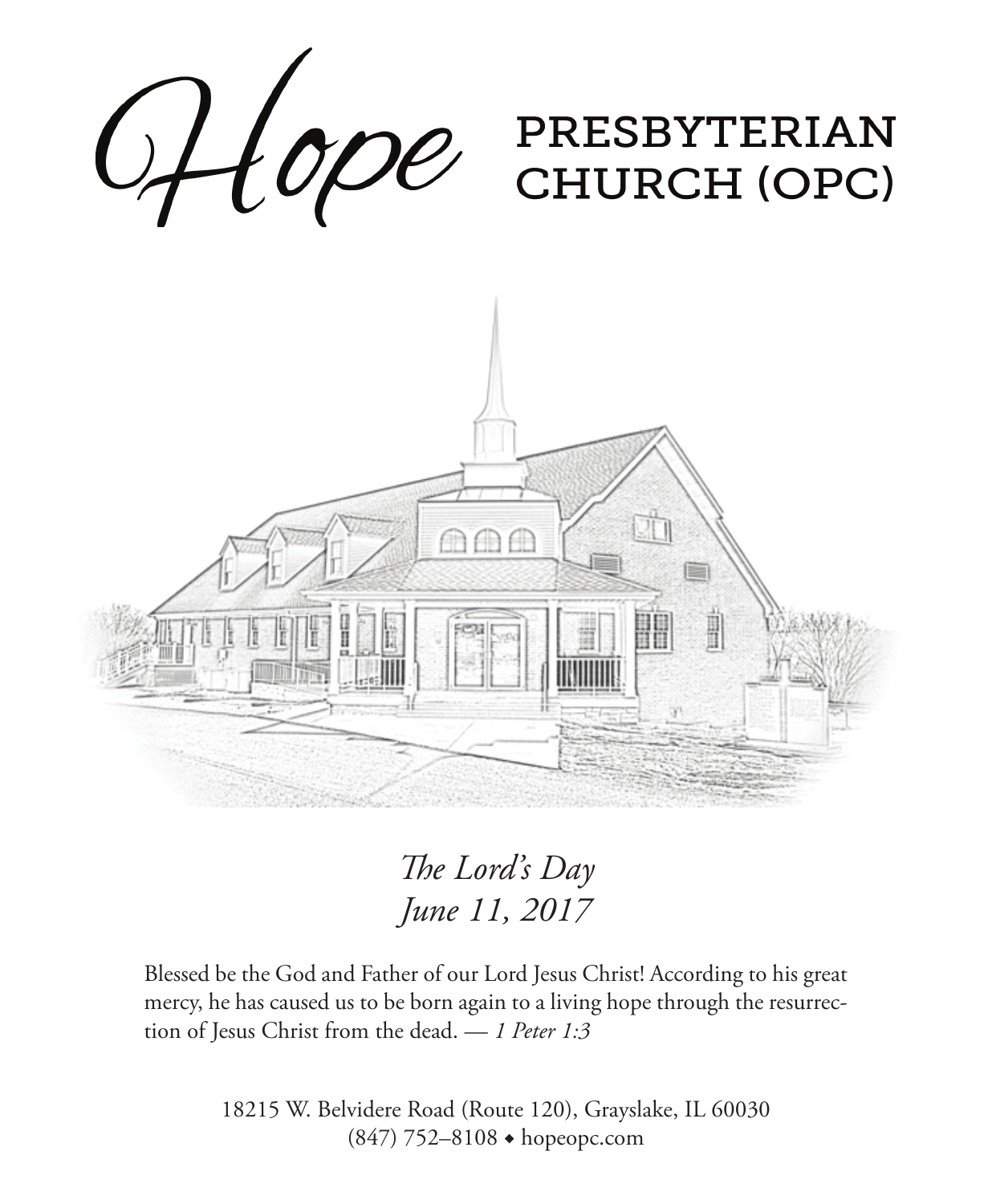# *Morning Worship Service – 9:30am*

For no one is a Jew who is merely one outwardly, nor is circumcision outward and physical. But a Jew is one inwardly, and circumcision is a matter of the heart, by the Spirit, not by the letter. His praise is not from man but from God. — *Romans 2:28–29*

*Quiet Meditation in Preparation for Worship*

## **God Greets and Calls Us To Worship**

Apostolic Salutation

Call to Worship Isaiah 12:5–6

### **\*We Respond to God's Call** *(please respond in the bold print)*

| Leader:                    | With joy you will draw water from the wells of salvation. And you will say in that<br>day: |                                                                                                                                                                       |                        |  |  |  |
|----------------------------|--------------------------------------------------------------------------------------------|-----------------------------------------------------------------------------------------------------------------------------------------------------------------------|------------------------|--|--|--|
| People:                    | "Give thanks to the LORD, call upon his name,                                              |                                                                                                                                                                       |                        |  |  |  |
| Leader:                    |                                                                                            | make known his deeds among the peoples,<br>proclaim that his name is exalted."                                                                                        |                        |  |  |  |
| People:                    |                                                                                            |                                                                                                                                                                       |                        |  |  |  |
| *Hymn of Praise            |                                                                                            | God Is Known among His People                                                                                                                                         | #66                    |  |  |  |
| *Invocation                |                                                                                            |                                                                                                                                                                       |                        |  |  |  |
| *Doxology                  |                                                                                            |                                                                                                                                                                       | #731                   |  |  |  |
|                            |                                                                                            | Praise God from whom all blessings flow;<br>praise him, all creatures here below;<br>praise him above, ye heav'nly host:<br>Praise Father, Son, and Holy Ghost. Amen. |                        |  |  |  |
| <b>We Confess Our Sins</b> |                                                                                            |                                                                                                                                                                       |                        |  |  |  |
| Reading of God's Law       |                                                                                            | The Ten Commandments<br>and Two Great Commandments                                                                                                                    | <b>Bulletin Insert</b> |  |  |  |
| Prayer of Confession       |                                                                                            |                                                                                                                                                                       |                        |  |  |  |
| *Assurance of Pardon       |                                                                                            |                                                                                                                                                                       | Psalm 32:1-2           |  |  |  |

*\* Please stand*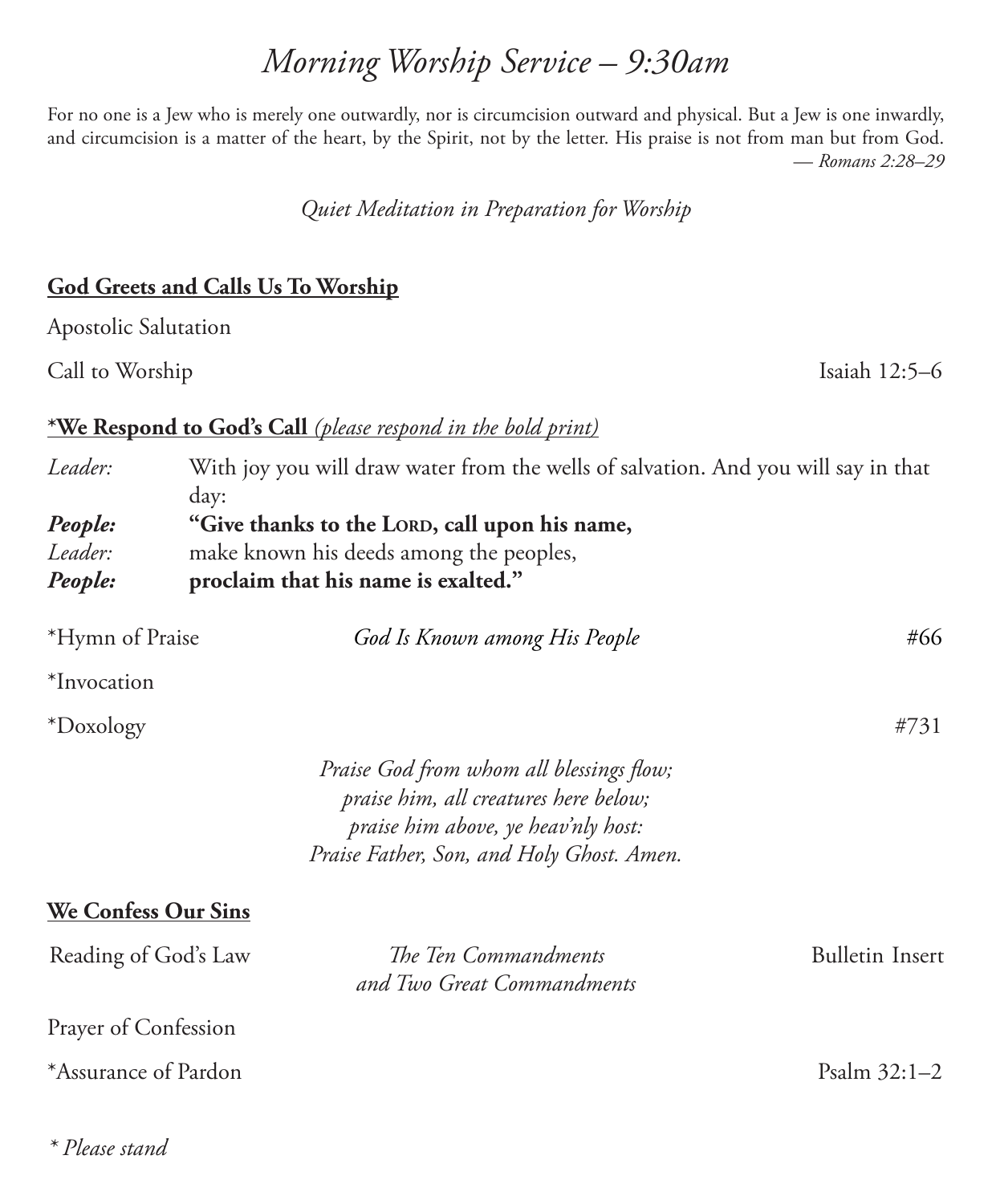# *Morning Worship Service – 9:30am*

# **God Speaks to Us from His Word**

| *Hymn of Preparation  | Jesus, Lover of My Soul             | #508                                      |
|-----------------------|-------------------------------------|-------------------------------------------|
| Old Testament Reading | Provided Bible, pp. 8, 10, 11       | Genesis $12:1-3$ ;<br>$15:1-6$ ; $17:1-8$ |
| New Testament Reading | Provided Bible, p. 973              | Galatians 3:1-14                          |
| Sermon                | Sons by Faith                       | Galatians 3:6-9                           |
| *Hymn of Thanksgiving | Shout, for the Blessed Jesus Reigns | #369                                      |

Congregational Prayer and Lord's Prayer

Our Father, which art in heaven, hallowed be thy name; thy kingdom come; thy will be done, in earth as it is in heaven. Give us this day our daily bread. And forgive us our debts, as we forgive our debtors. And lead us not into temptation; but deliver us from evil. For thine is the kingdom, and the power, and the glory for ever. Amen.

## **Offering**

| *Closing Hymn | We Are God's People | #355 |
|---------------|---------------------|------|
|               |                     |      |

# **God Blesses Us**

\*Benediction